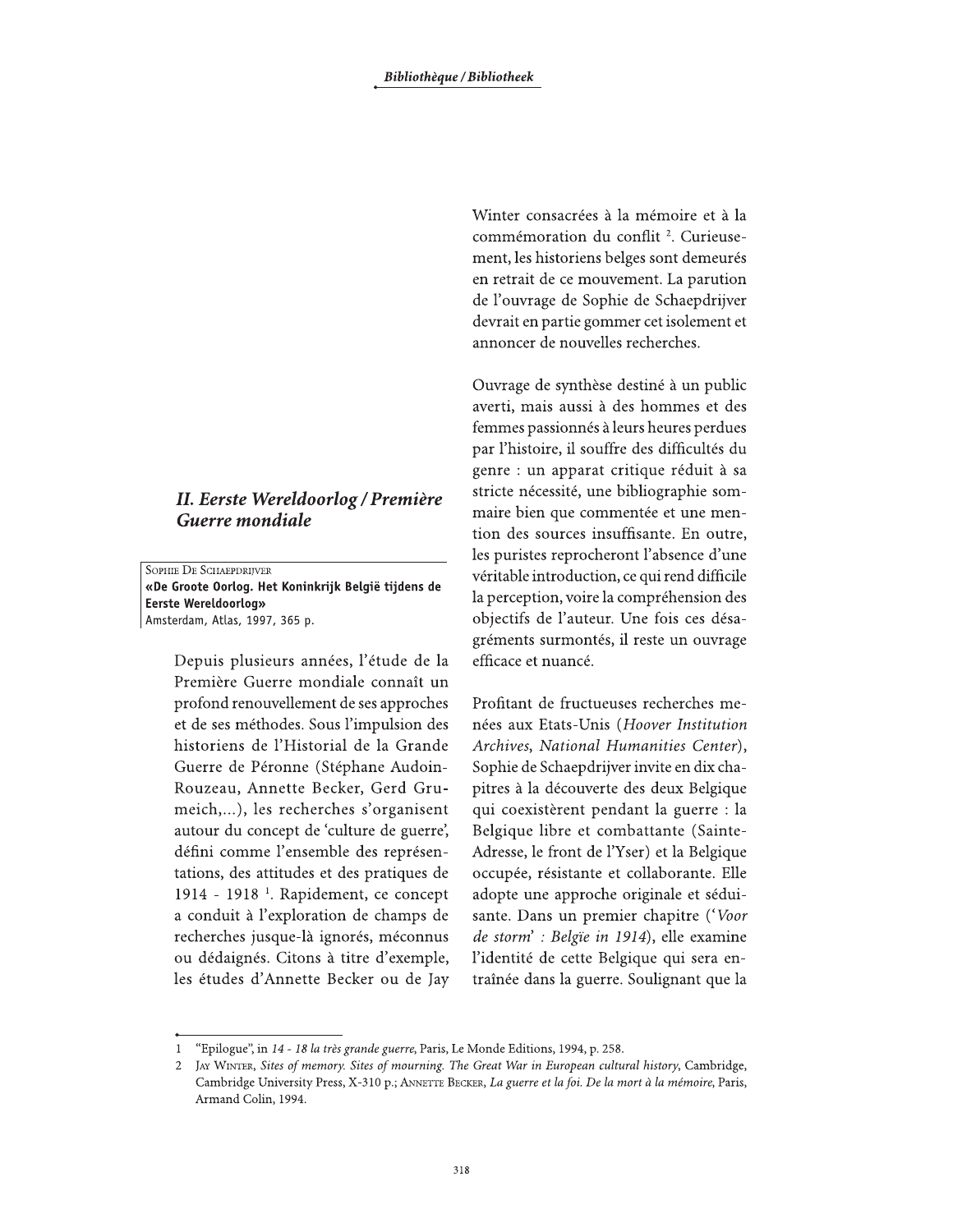période 1870-1914 est celle de l'"Age des Empires", se référant en cela à l'historien britannique Hobsbawm, l'auteur s'interroge sur la pertinence de cette notion pour la Belgique. Premier constat : notre petit pays, suite à l'acquisition des possessions africaines en 1908 et à son activité économique intense, appartient au club des nations riches et développées. Deuxième constat : cette situation favorise parmi les élites financières et économiques du pays l'émergence d'un sentiment impérialiste. Ce sentiment est-il générateur d'une identité belge ? Reprenant Henri Pirenne, Sophie de Schaepdrijver présente les signes non d'une identité belge, concept trop rigide, mais d'une civilisation (Belgische beschaving) qui s'exprime au travers d'une production littéraire et de cercles intellectuels. Sentiment diffus donc qui situe dès lors la Belgique en retrait des autres nations à l'identité plus nettement marquée (France, Allemagne, Angleterre). Elément déterminant lorsqu'il s'agira d'évaluer la pertinence du concept de 'culture de guerre' pour un pays comme la Belgique. Véritable matrice de la synthèse, ce premier chapitre accorde une large place à l'évocation de la question linguistique et de son évolution dans les années d'avantguerre, choix judicieux qui permet de comprendre les tensions qui vont surgir dans et de la guerre.

Après un bref chapitre consacré à l'invasion, Sophie de Schaepdrijver évoque principalement la situation des territoires occupés (Chapitre IV : 'Een psychologisch raadsel': de bezetting, 1914-1916, Chapitre

V: 'Wij zijn Germamen, geen Latijnen': Vlaamsgezinheid en Flamenpolitiek, 1914-1916, Chapitre VII : 'Triomf der brutale macht ?' De bezetting in de tweede helft van de oorlog, Chapitre VIII : 'Een hellend vlak': activisme en collaboratie, 1916-1918) ne consacrant qu'un seul chapitre au Front de l'Yser (Chapitre VI : 'De Ijzer' : Het Belgische front in de stellingoorlog (november 1914 - september 1918). Tout au long de ces chapitres, les éléments bien connus de cette période - le régime d'occupation, les problèmes de ravitaillement (Comité national de Secours et d'Alimentation), de déportation, de résistance (civile et administrative) - sont largement évoqués. Bien que faisant l'objet d'un seul chapitre, la partie consacrée au front de l'Yser est l'occasion de rappeler les mutations de l'armée belge, mais surtout de mettre en évidence une source méconnue, et ce malgré les efforts du Musée de l'Armée de Bruxelles, la presse de tranchée<sup>3</sup>.

L'originalité de la synthèse réside dans la large place accordée à la question flamande et à l'évolution du sentiment patriotique, tant dans la partie occupée du pays qu'au sein de l'armée. Conséquence des interrogations politiques du temps, mais aussi et surtout signe d'une nouvelle approche construite autour des représentations et des mentalités, Sophie de Schaepdrijver livre un travail nuancé et approfondi. Elle constate dès le départ l'immense sentiment patriotique qui a traversé le pays et illustre son propos par l'exemple de l'engagement comme volontaires de jeunes issus de milieux flamingants (p. 61)

F. BERTRAND, La presse francophone dans les tranchées, Bruxelles, 1971; G. BULTHE, De Vlaamse loopgravenpers 3 tijdens de eerste wereldoorlog, Bruxelles, 1971.